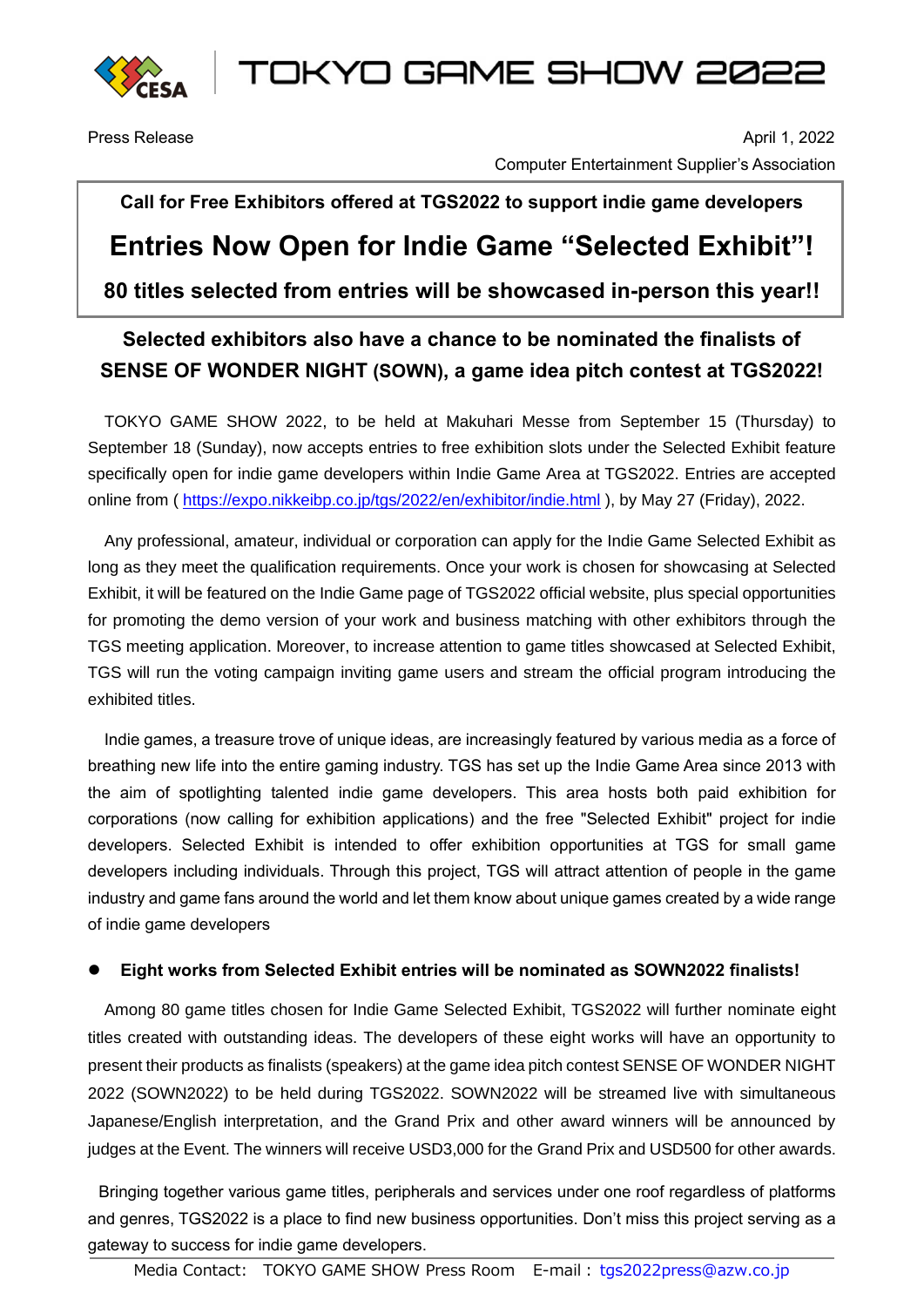\*SENSE OF WONDER NIGHT (SOWN) is a presentation opportunity for outstanding game ideas that evoke a *sense of wonder*, a sensation that will catch people by surprise and a feeling that something will change in their world. Speakers are selected from the Indie Game Selected Exhibit entries. SOWN2022 is planned to be held on September 16 (Friday), the Day 2 of TGS2022.

\*These projects supporting indie game developers are held in cooperation with International Game Developers Association Japan (IDGA Japan; Chairman: Katsuki Takahashi.)

## **Indie Game "Selected Exhibit" Entry Requirements**

Event Name: Indie Game "Selected Exhibit"

\*Indie Game Area also offers exhibition plans with fees (for commercial exhibitors only.) For details, please see "To Exhibit" on the TGS2022 official website. Dates: September 15 (Thursday) – September 18 (Sunday), 2022 Exhibition Method: In-person exhibition (Makuhari Messe) Exhibition Fee: Free of charge How to apply: Please fill in and submit the necessary information on the Indie Game "Selected Exhibit" Entry Form at: URL: <https://expo.nikkeibp.co.jp/tgs/2022/en/exhibitor/indie.html> Application Closing Date: **by 24:00, May 27 (Friday), 2022** \*Japan Standard Time (JST) Selection: 80 titles will be selected by judges Schedule:  $\langle 1 \rangle$  Notification of acceptance or rejection for "Selected Exhibit": Around late June, 2022 \*Applicants who are not accepted can still apply for the fee-based exhibition plan (commercial exhibitors only.) \*Applicants who plan to exhibit with either free or fee-based plan are requested to apply for the fee-based plan after finding out that the application for Selected Exhibit has been rejected.

 $\langle 2 \rangle$  Notification of acceptance to the SOWN finalists: Around late July, 2022

Note: Eight outstanding works chosen from "Selected Exhibit" entries will be nominated as the finalists of SOWN2022

- Eligible organization or individual
	- Annual sales requirement:

Corporate entity with annual sales of USD500,000/JPY50 million or less Individual with annual sales of USD100,000/JPY10 million or less

- Corporate entity needs to be financially independent to exhibit under the Indie Game category (for example, it is not capitalized by a major game company.)

#### ● Eligible works

- A completely original game (Derivative content cannot be exhibited regardless of whether or not it is licensed.)
- Created for a platform for which an applicant has the right to develop.
- Work that complies with the CESA Code of Ethics and the CERO Code of Ethics and does not fall under any of the following items:
- 1) Work including an expression that conflicts with or that may conflict with Attached Appendix 3 "Banned Expressions" of the CERO Code of Ethics [https://www.cero.gr.jp/relays/download/3/43/2/291/?file=/files/libs/291/2020101623](about:blank) [48223320.pdf](about:blank)